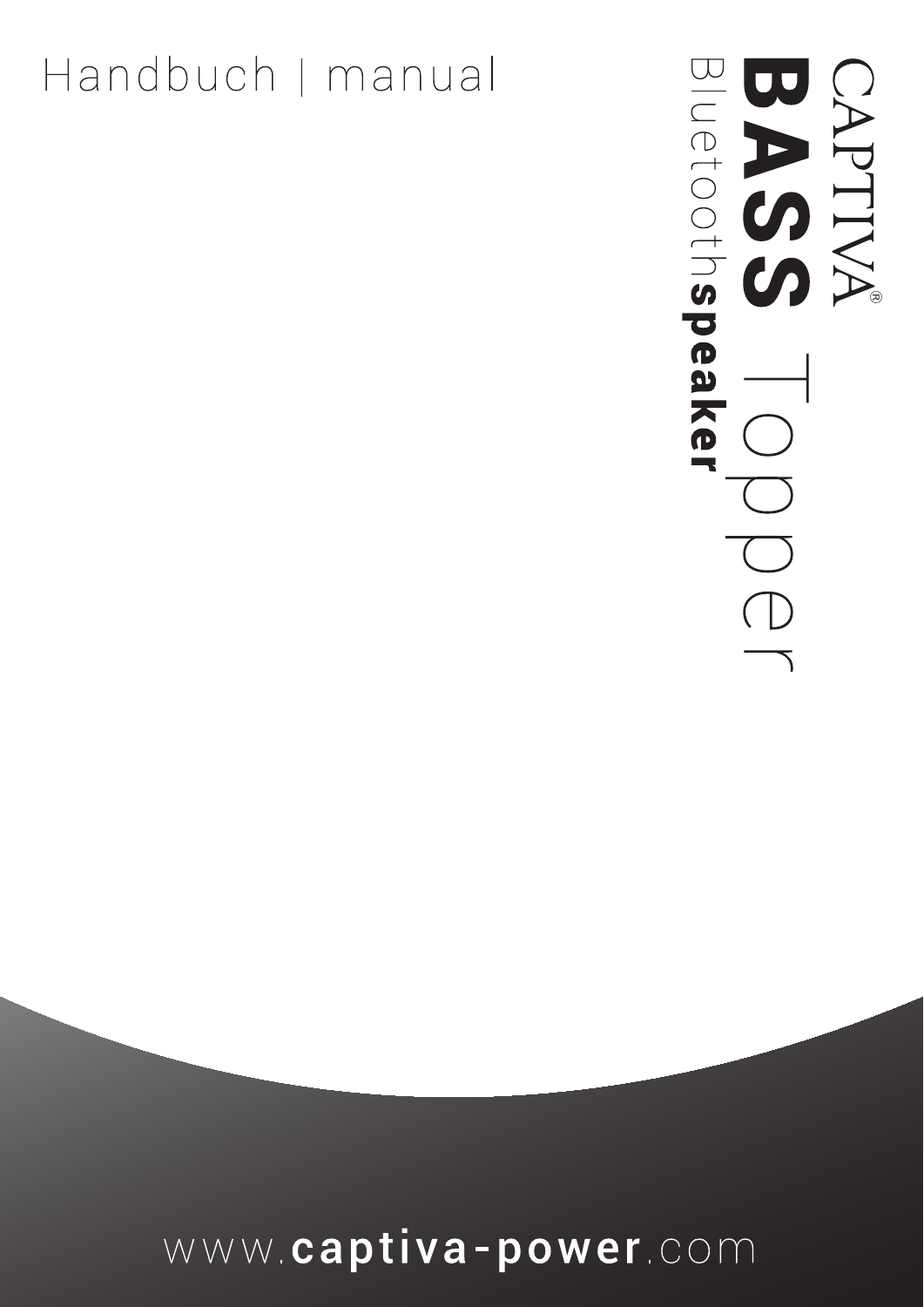**Thanks for purchasing Captiva Bluetooth speaker Bass Topper. We hope you enjoy it! This user manual will get you started and ready to make the most of your Speaker.**

# **Intended Use**

This Mini Bass-vibration Speaker plays wireless music from Bluetooth devices, tablet or smartphones. This speaker is intended for home and office use and not for industrial application.

# **Bluetooth wireless technology**

The Bluetooth wireless technology enables wireless connections between Bluetooth devices.

The distance between the Bluetooth devices should not exceed 10 meters. The wireless transmission can be affected by other electronic devices or obstacles, for example walls.

# **What's Included**

- Captiva Bluetooth Speaker Bass Topper
- 3.5mm audio cable
- Micro USB Charging Cable
- User manual (this one)

# **Appearance**

Front **Rear** 





# Operation Panel

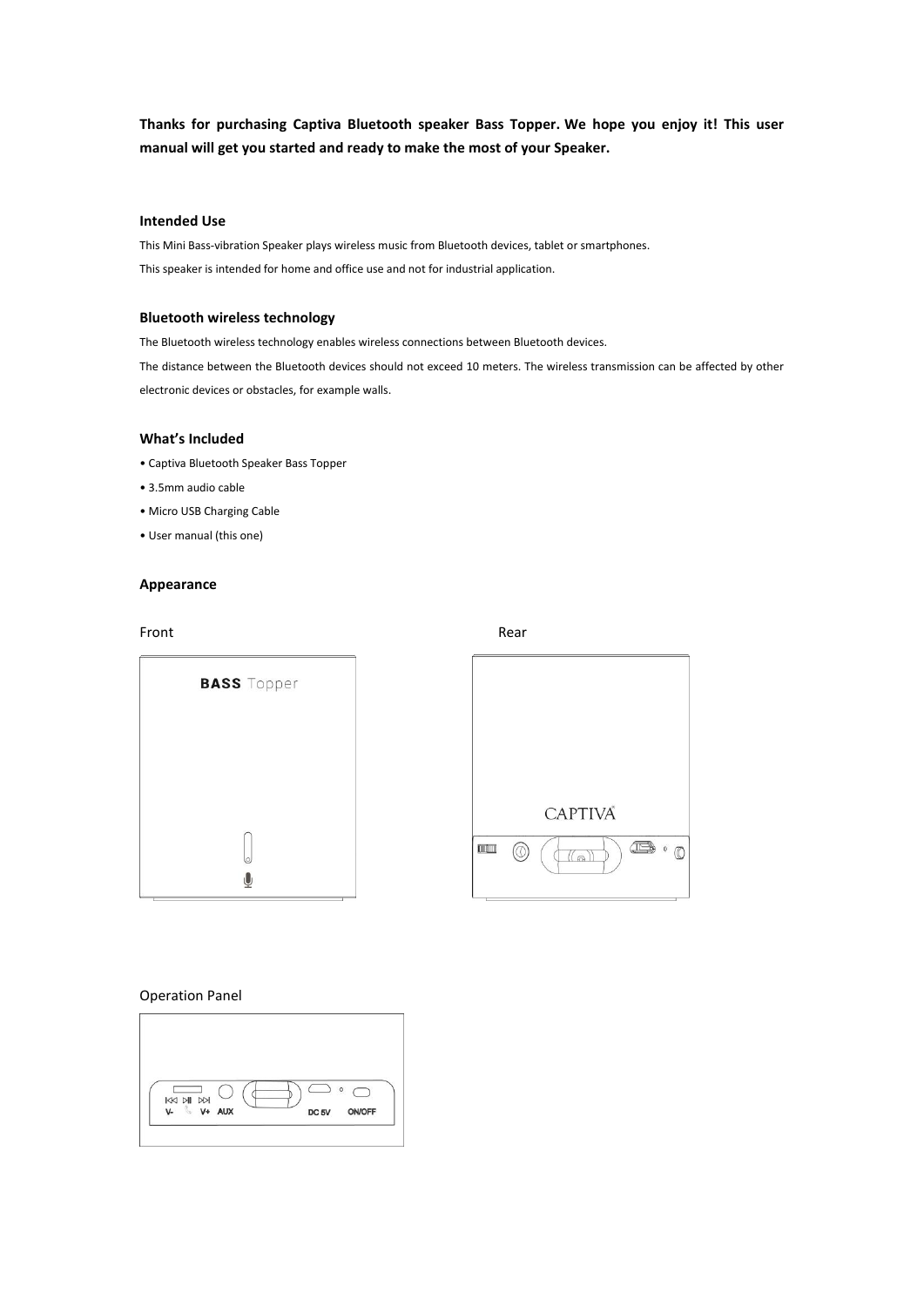# **Caution!**

This unit contains a battery. If the battery is defective, it should not be disposed of with household waste. Batteries can possibly contain harmful substances that can harm the environment and people`s health. Please dispose of the battery commercially or at municipal recycling plants. Return is free of charge and is prescribed by law. Please only dispose of empty batteries in the containers provided and tape their terminals.



# **Used Logos**

All brandmarks, trademarks and products are registered by their respective company.

# **WARNING**

- 1. Read this user manual carefully before you use this product
- 2. Store the speaker in a cool and dry environment. Avoid direct sunlight or sources of heat and high temperatures. Keep away from rain and moisture.
- 3. Don't expose the speaker to liquid, moisture or humidity, as it is not waterproof.
- 4. Don't try to disassemble the speaker as it may get damaged if you are not professional.
- 5. Lithium battery is non- removable. Do not attempt to remove the battery.
- 6. When disposing of the speaker, engage waste-electronic services for safety disposal.
- 7. Do not use alcohol, thinner or benzene for cleaning. Use soft cloth for cleaning.

#### **General Specifications**

Bluetooth v3.0 includes profiles: A2DP & HFP

• Advanced Audio Distribution Profile (A2DP) for wireless music streaming

- Hands-free Profile (HFP) for calling
- Range up to 10 meters

#### **Technical Specifications**

- Output power (RMS @ 10% THD): 2W x 1
- Frequency range: 120 Hz 16kHz
- Power supply: integrated Li-Polymer battery with 400mAh up to 4 hrs working time
	- battery charge through micro USB: 5V 0.5A
- Dimension: diameter approx.. 59 mm, height approx.. 65mm
- Weight: approx. 250g
- case: aluminium/ plastic

#### **Connections**

- Micro USB for power supply
- Aux In jack 3.5mm
- Micro SD cardreader
- On- Off Switch
- Volume Control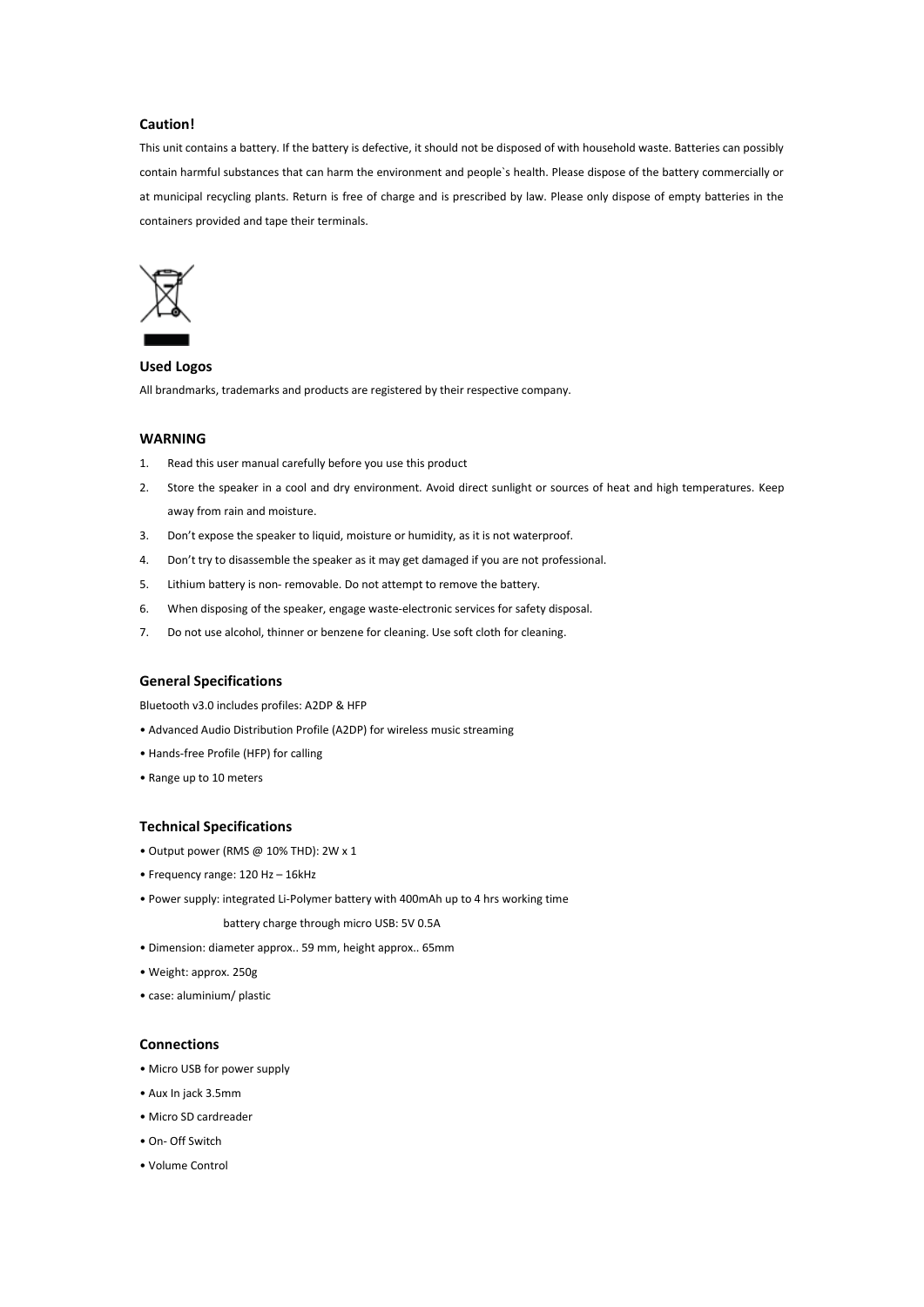# **Features and Benefits**

- Bluetooth 3.0 with audio and digital signal processing for clean, best-in-class wireless stereo sound
- One 40 mm full range drivers deliver superb music fidelity
- Convenient charging with included micro USB charging cable
- Rechargeable Lithium Ion battery for up to 4 hours of playtime
- Connects to any device with a 3.5 mm headphone port using the audio cable
- Auto-search and auto-reconnect with compatible device
- Hands-free calling Bluetooth technology
- Support Micro SD card for music playing

# **Compatibility**

**Wireless:** Devices with Bluetooth 2.0 or above (See General Specifications for profiles), such as iPad, iPhone (2nd Gen and newer with iPhone software 3.1), iPod touch (2nd Gen and newer with iPhone software 3.1) and Bluetooth equipped Macs and most Bluetooth equipped smart phones or computers.

**Wired:** Devices with a standard 3.5 mm headphone output port such as iPod via 3.5 mm audio cable

#### **LED Indicator**

1. There is an LED light on the front of the Bluetooth Speaker. The LED indicates the status of speaker.

*LED Off* – Power OFF

*BLUE* – Power ON

*Flashing BLUE* – Pairing mode

Green – AUX input

2. There is an LED light on the back of the Bluetooth Speaker. The LED indicates the status of battery charging.

*RED* –Battery is recharging

Green –Battery is full charged

# **Set-up and Pairing via Bluetooth for Music Playback**

**The following instructions apply for mobile phone and music player with Bluetooth capability.**

- 1. Ensure that the speaker is off and that the phone is on.
- 2. Push the power key to "ON "and you will hear a beep sound in 3 seconds. Then the blue led light will blink every 0.5 seconds. It's now ready for pairing.

**Note:** If the speaker does not pair successfully with the device in 3 minutes, the blue led light will blink every 3 seconds.

If Bluetooth device is not connected to the speaker in 30 minutes, Bluetooth will be off automatically.

- 3. Activate the Bluetooth function on your phone and search for Bluetooth devices.
- 4. Select the Bluetooth speakers from the list of devices found.
- 5. You may be prompted to enter a Bluetooth passcode for some devices. If necessary, enter the Bluetooth passcode 0000 to pair the speaker to the phone. In some devices you may need to connect to the speaker separately after pairing.

**Note:** If the pairing is successful and the speaker is in Bluetooth connection with the music device, you will hear a beep sound and the blue led light flashes about every 2 seconds.

6. This speaker is with hands free calling function. When it successfully establishes a Bluetooth connection to your mobile phone, you can press  $\blacktriangleright$  button to answer or end a call.

# **Mode of Micro SD Card for Music Playback**

The Bluetooth speaker support to play mp3 files from a micro SD card, the maximum size which can add up to 16GB. Please insert card into the provided slot. Playback begins automatically, the green led will blink. You have the same possibilities of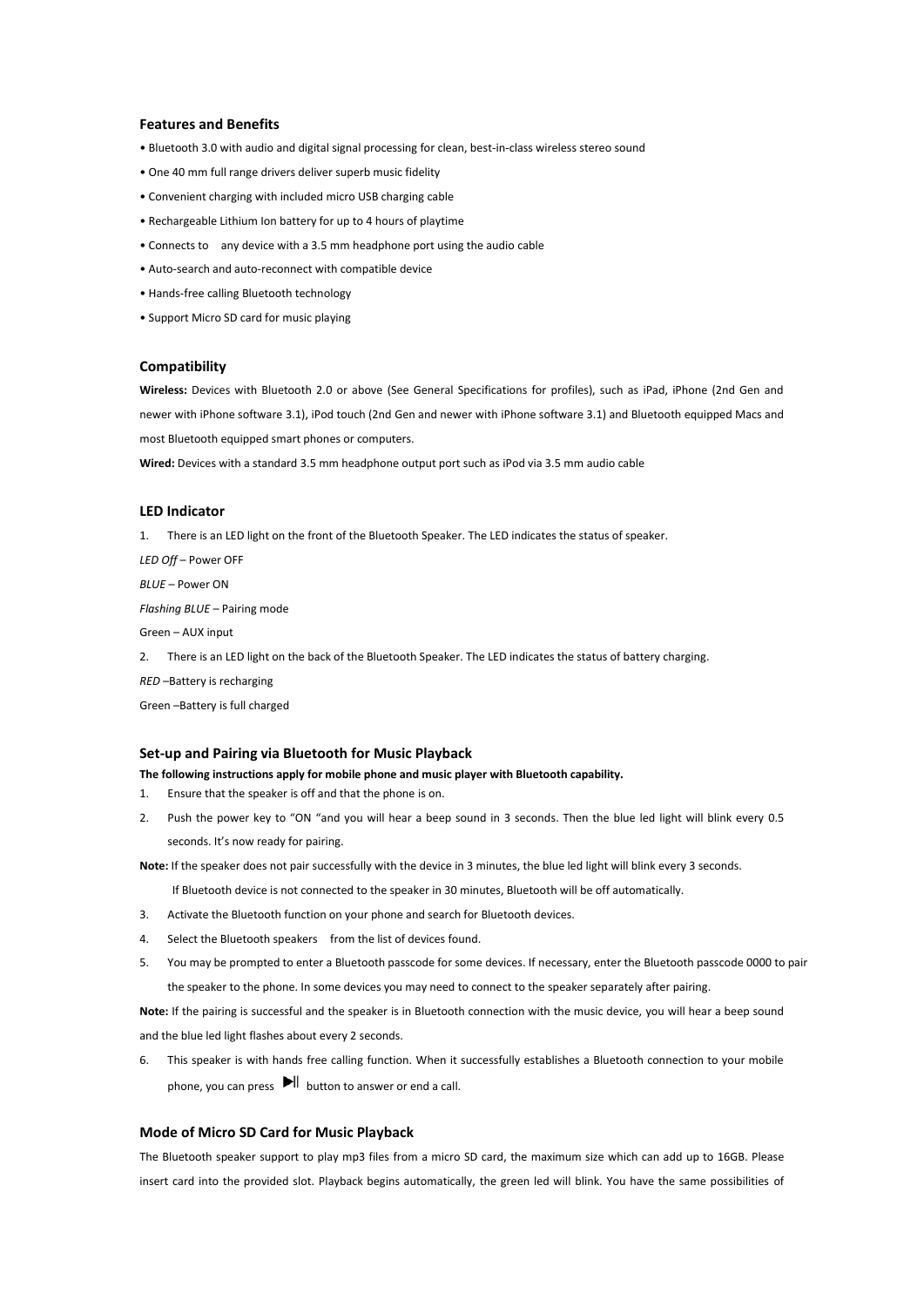regulation as in the Bluetooth mode.

#### **Reconnection in Event of Bluetooth Disconnection**

If by any reason your device and the Speaker are disconnected, such as out of connection distance or powering off, the Speaker will "auto-connect" with compatible devices that auto-search and re-connect with its last connecting device, the reconnection time is 10 seconds, pls don't operate the speaker at that time.

If want to disconnect the Bluetooth speaker after succeed in paring, you can press  $\blacktriangleright$  button for 3-4 seconds and the blue led light will blink every 0.5 seconds with a beep sound.

**Voice prompt when disconnection:** It is pairing, wait for device connecting.

# **Controlling Playback When Connected Via Bluetooth:**

**Volume:** Using the volume controls on the top of the Speaker, long slide "V+" button to increase volume and "V-" button to decrease volume.

**Pause music:** Press  $\blacksquare$  button to pause playback. Press again to resume music. Next/Previous song: Short slide **button to play next song and short slide <b>44** button to play previous song.

# **Connecting to a Device via 3.5 mm "AUX" Input**

You can use the Bluetooth Speaker for music playback with any device which has a 3.5 mm headphone port. Simply plug one end of 3.5mm audio cable into your device's headphone port. Plug the other end of 3.5mm audio cable into the 3.5mm AUX port on the back of the Bluetooth Speaker, then Play music.

# **When Connected Via 3.5 mm "AUX" Input:**

**Note:** Pause cannot be controlled with the button on the Bluetooth Speaker when connected via the 3.5 mm "AUX" input; the green LED light will be normally on. Use the volume control on your device as you normally would.

#### **Recharging Battery**

Plug the Micro USB end of the included USB charging cable into the Micro USB port of the Bluetooth Speaker. Plug the other end into a USB port on your computer or other devices made for USB charging. The LED light will begin to RED. It will be Green at full charged. Charging time is 4 hours from an empty battery, it's better to charge 12 hours at the first three times.

# **R&TTE Directive**

This product complies with all the requirements of Directive 1999/5/EC. This product is intended for home and office use in Germany, Austria, Belgium, Denmark, Finland, France, Greece, Ireland, Italy, Luxembourg, Bulgaria, Cyprus, Czech Republik, Hungary, Netherlands, Portugal, Spain, Sweden and the United Kingdom.

#### **Manufacturer**

CAPTIVA® GmbH Siemensstrasse 9 D-85221 Dachau / Germany Phone : ++49 (0) 8131 / 5695-0 Fax: ++49 (0) 8131 / 5695-500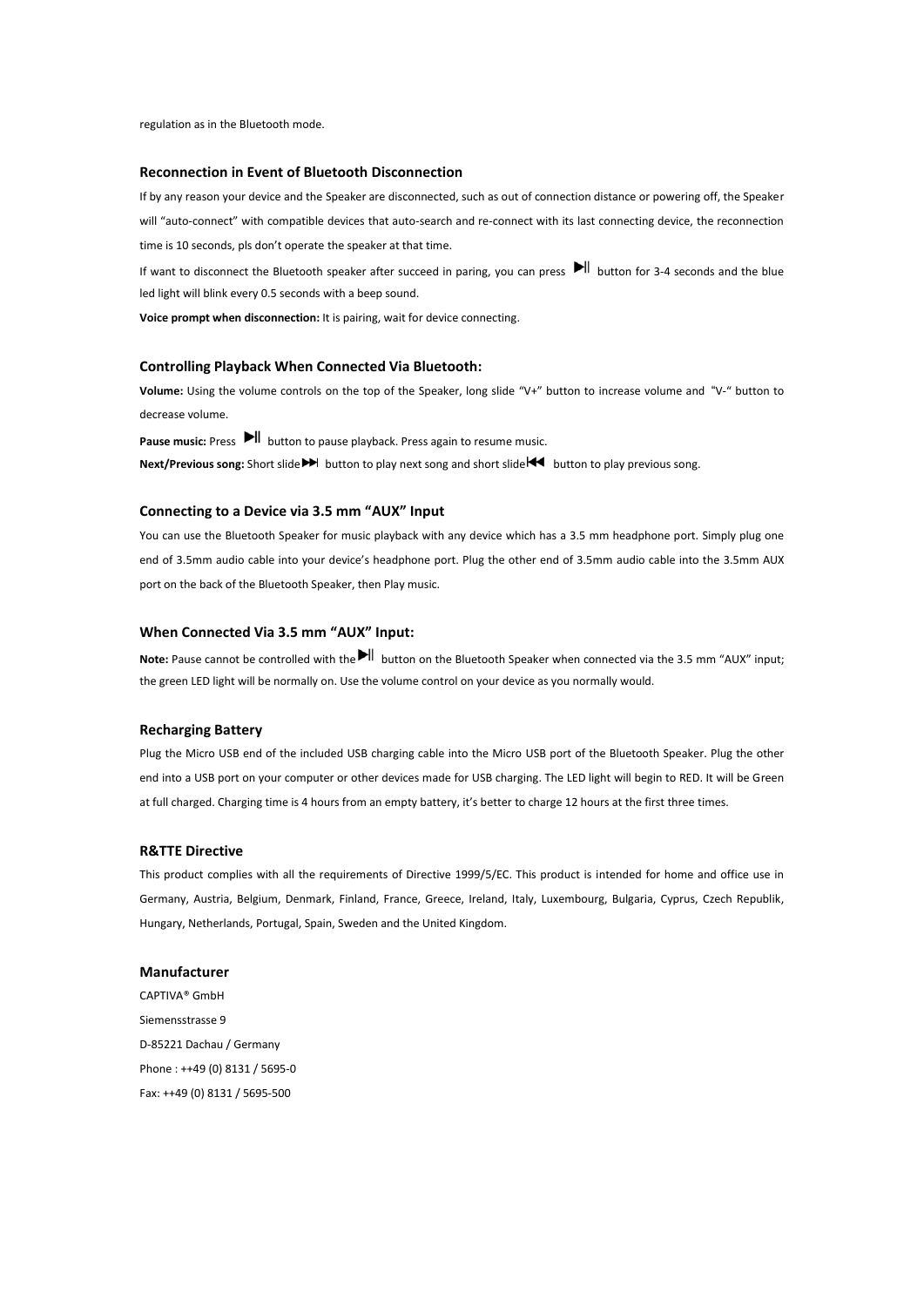**Vielen Dank, dass Sie sich entschieden haben, einen Captiva Bluetooth-Lautsprecher Bass Topper zu erwerben. Wir wünschen Ihnen viel Freude damit! Dieses Benutzerhandbuch soll Ihnen eine Starthilfe geben und dabei helfen, das meiste aus Ihrem Lautsprecher zu holen.**

# **Bestimmungsmäßiger Gebrauch**

Dieser Mini Bass-Vibrations Lautsprecher gibt kabellos Musik von Geräten die Bluetooth Funktechnik beinhalten, z.B. Tablet, Smartphones, wieder.

Dieser Lautsprecher ist nur für den privaten und nicht für den industriellen Gebrauch bestimmt.

# **Bluetooth Funktechnik**

Die Bluetooth Funktechnik ermöglicht kabellose Verbindungen von Bluetooth Geräten. Die Geräte dürfen höchstens 10 Meter voneinander entfernt sein. Die Funkübertragung kann durch andere elektronische Geräte oder Hindernisse, z.B. Wände, gestört werden.

# **Lieferumfang**

- Captiva Bluetooth-Lautsprecher Bass Topper
- 3,5-mm-Audiokabel
- Mikro-USB-Ladekabel
- Benutzerhandbuch (dieses)

# **Lautsprecher Bass Topper**

# Vorderseite Rückseite





# Bedienfeld

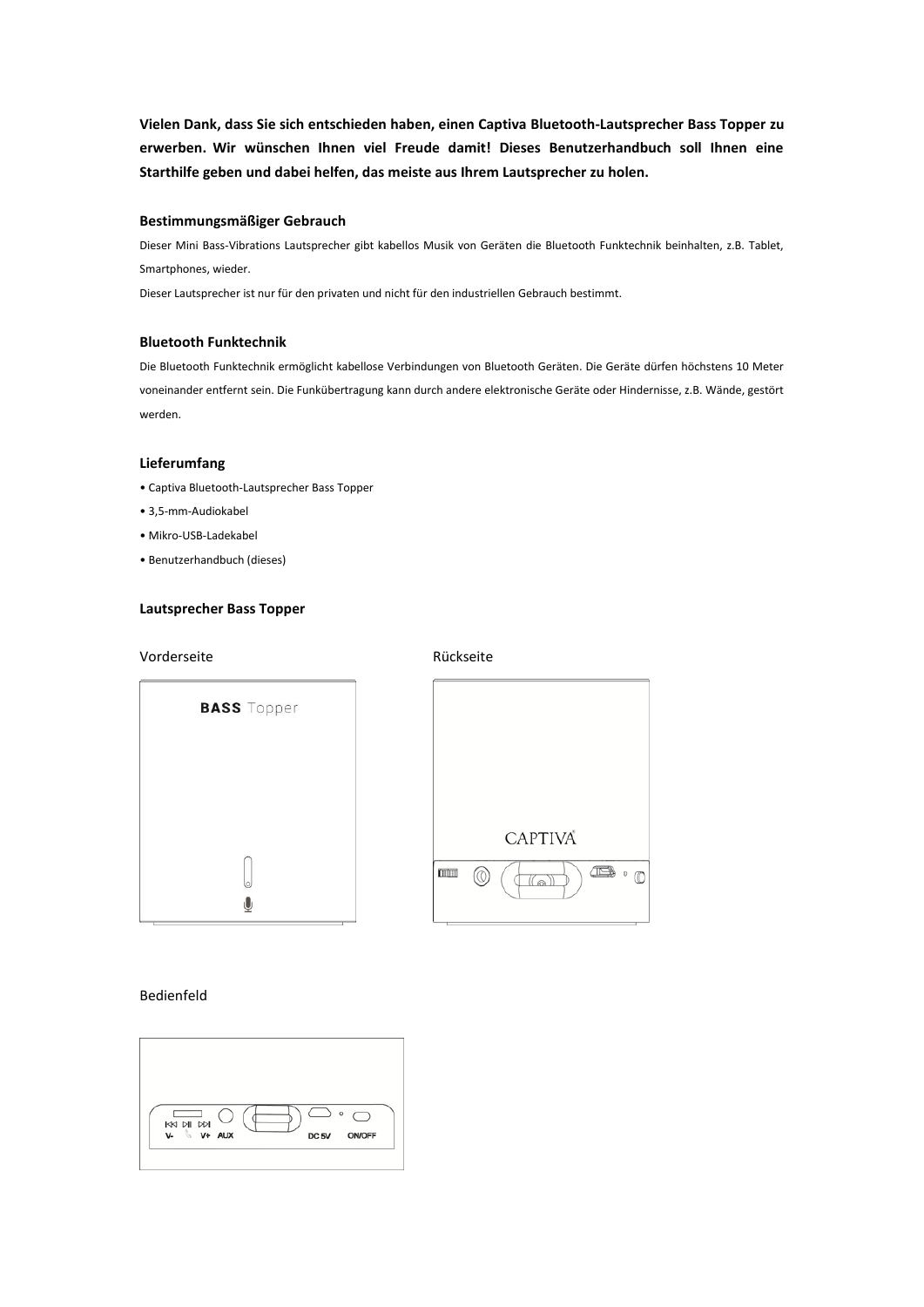# **Achtung!**

Das Gerät enthält einen Akku. Defekte Akkus dürfen nicht mit dem Hausmüll entsorgt werden. Akkus können Schadstoffe enthalten, die für die Umwelt und die Gesundheit gefährlich sein können. Bitte entsorgen Sie den Akku über den Handel oder an kommunalen Recyclingstellen. Die Rückgabe ist kostenlos und gesetzlich vorgeschrieben. Bitte entsorgen Sie in den bereitgestellten Containern nur leere Akkus, deren Anschlussklemmen mit Klebeband versehen sind.



# **Benützte Logos**

Alle Markennamen und Logos sind eingetragene Warenzeichen ihrer jeweiligen Eigentümer.

# **WARNUNG**

- 1. Lesen Sie dieses Handbuch bevor das Bluetooth Lautsprecher benutzt wird.
- 2. Lautsprecher kühl und trocken aufbewahren. Lautsprecher keiner direkten Sonneneinstrahlung sowie keinen anderen Wärmequellen bzw. extremen Temperaturen aussetzen. Schützen Sie den Bluetooth Speaker vor Regen und Feuchtigkeit
- 3. Lautsprecher nicht mit Flüssigkeiten in Berührung kommen lassen bzw. Feuchtigkeit aussetzen, da er nicht wasserdicht ist.
- 4. Lautsprecher nicht auseinandernehmen, da durch nicht sachgemäße Demontage Schäden daran entstehen.
- 5. Die Lithium-Ionen-Batterie kann nicht entfernt werden. Nicht versuchen, die Batterie zu entfernen.
- 6. Lautsprecher ausschließlich bei einer Sammelstelle für Elektrogeräte entsorgen.
- 7. Zur Reinigung niemals Alkohol, Verdünnung oder Waschbenzin verwenden.

#### **Allgemeine Spezifikationen**

Bluetooth v3.0 umfasst folgende Profile: A2DP & HFP

- Advanced Audio Distribution Profile (A2DP) für die drahtlose Übertragung von Audiosignalen
- Hands-free Profile (HFP) zum Freisprechen
- Reichweite von bis zu 10 m

#### **Technische Daten**

- Ausgangsleistung (RMS @ 10% THD): 2W x 1
- Frequenzbereich: 120 Hz 16kHz
- Spannungsversorgung: integrierter Li-Polymer Akku mit 400mAh für bis zu 4h Betriebszeit

Akkuladung durch micro USB: 5V 0.5A

- Abmessungen: Durchmesser ca. 59 mm, Höhe ca. 65 mm
- Gewicht: ca. 250g
- Gehäuse: Aluminium/ Kunststoff

#### **Anschlüsse**

- Micro USB für Spannungsversorgung
- Aux In Buchse 3.5mm
- Micro SD Kartenleser
- Ein- Ausschalter
- Lautstärkeregler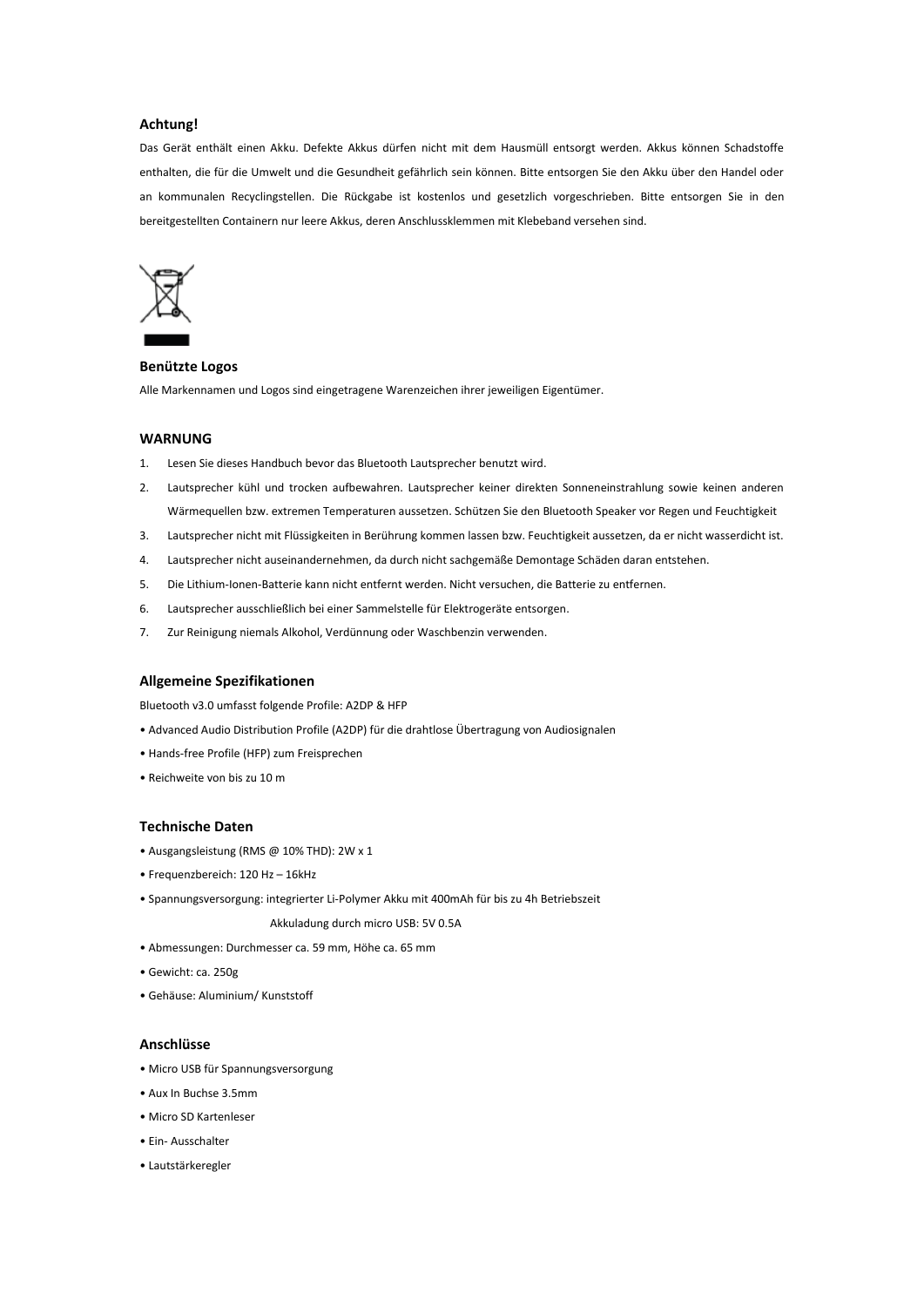#### **Merkmale und Vorzüge**

- Bluetooth 3.0 mit Audio- und Digitalsignalverarbeitung für sauberen drahtlosen Stereosound der Extraklasse
- 40-mm-Breitbandlautsprecher mit hervorragender Wiedergabetreue
- Praktisches Laden dank beiliegendem Mikro-USB-Ladekabel
- Wiederaufladbarer Lithium-Ionen-Akku für bis zu 4 Stunden Wiedergabe
- Kann per Audiokabel mit jedem anderen Gerät mit einem 3,5-mm-Kopfhöreranschluss verbunden werden
- Automatische Suche von und automatische Wiederverbindung mit kompatiblen Geräten
- Freisprechfunktion per Bluetooth-Technologie
- Unterstützung von Speicherkarten im Mikro-SD-Format zum Abspielen von darauf gespeicherten Audiodateien

#### **Kompatibilität**

**Drahtlos:** Geräte mit Bluetooth 2.0 oder darüber (siehe Allgemeine Spezifikationen für die entsprechenden Profile), wie iPad, iPhone (2. Generation und neuer mit iPhone Software 3.1), iPod touch (2. Generation und neuer mit iPhone Software 3.1) sowie Macs mit Bluetooth und alle anderen Smartphones oder Computer, die über Bluetoothfähigkeiten verfügen **Kabelgebunden:** Per 3,5-mm-Audiokabel mit Geräten, die über einen standardmäßigen 3,5-mm-Kopfhöreranschluss verfügen (wie iPods)

#### **LED-Anzeige**

1. An der Vorderseite des Bluetooth-Lautsprechers befindet sich eine LED-Leuchte. Diese LED-Leuchte zeigt den Status des Lautsprechers an.

*LED aus* - Stromversorgung AUS

*BLAU* – Stromversorgung AN

*BLAUES Blinken* – Kopplungsmodus

Grün - AUX-Ausgabe

- 2. An der Rückseite des Bluetooth-Lautsprechers befindet sich eine weitere LED-Leuchte. Diese LED-Leuchte zeigt den Status des Akkuladevorgangs an.
- *ROT*  Batterie lädt
- Grün Batterie vollständig geladen

#### **Set-up und Kopplung per Bluetooth zum Abspielen von Audiodateien**

**Die folgenden Anweisungen gelten für bluetoothfähige Mobiltelefone und Audioplayer.**

- 1. Sicherstellen, dass der Lautsprecher ausgeschaltet und das Telefon eingeschaltet ist.
- 2. Die Power-Taste des Lautsprechers auf "ON" (EIN) stellen und nach 3 Sekunden ertönt ein Piepton. Daraufhin blinkt die blaue LED-Leuchte im Abstand von 0,5 Sekunden. Das Gerät ist nun bereit zur Kopplung.

**Hinweis:** Wenn sich der Lautsprecher nicht innerhalb von 3 Minuten erfolgreich verbindet, beginnt die blaue LED-Leuchte alle 3 Sekunden zu blinken. Besteht nach 30 Minuten noch keine Verbindung zwischen dem Lautsprecher und dem anderen Bluetooth-Gerät, so schaltet sich die Bluetoothfunktion am Lautsprecher automatisch aus.

- 3. Bluetooth-Funktion am Mobiltelefon aktivieren und nach Bluetooth-Geräten suchen.
- 4. Aus der Liste an in Reichweite gefundenen Geräten den Bluetooth-Lautsprecher auswählen.
- 5. Einige Geräte verlangen an dieser Stelle nach einem Bluetooth-Passwort. Ist dies der Fall, das Bluetooth-Passwort 0000 eingeben. Bei einigen Geräten muss der Lautsprecher nach der Kopplung separat verbunden werden.

**Hinweis:** Ist die Kopplung erfolgreich verlaufen und der Lautsprecher ist per Bluetooth mit dem Audiogerät verbunden, ertönt ein Piepsignal und die blaue LED-Leuchte blinkt alle 2 Sekunden.

6. Dieser Lautsprecher verfügt über eine Freisprechfunktion. Sobald eine Bluetoothverbindung mit Ihrem Mobiltelefon besteht, können Anrufe durch Drücken der  $\blacktriangleright$ ll-Taste beantwortet bzw. beendet werden.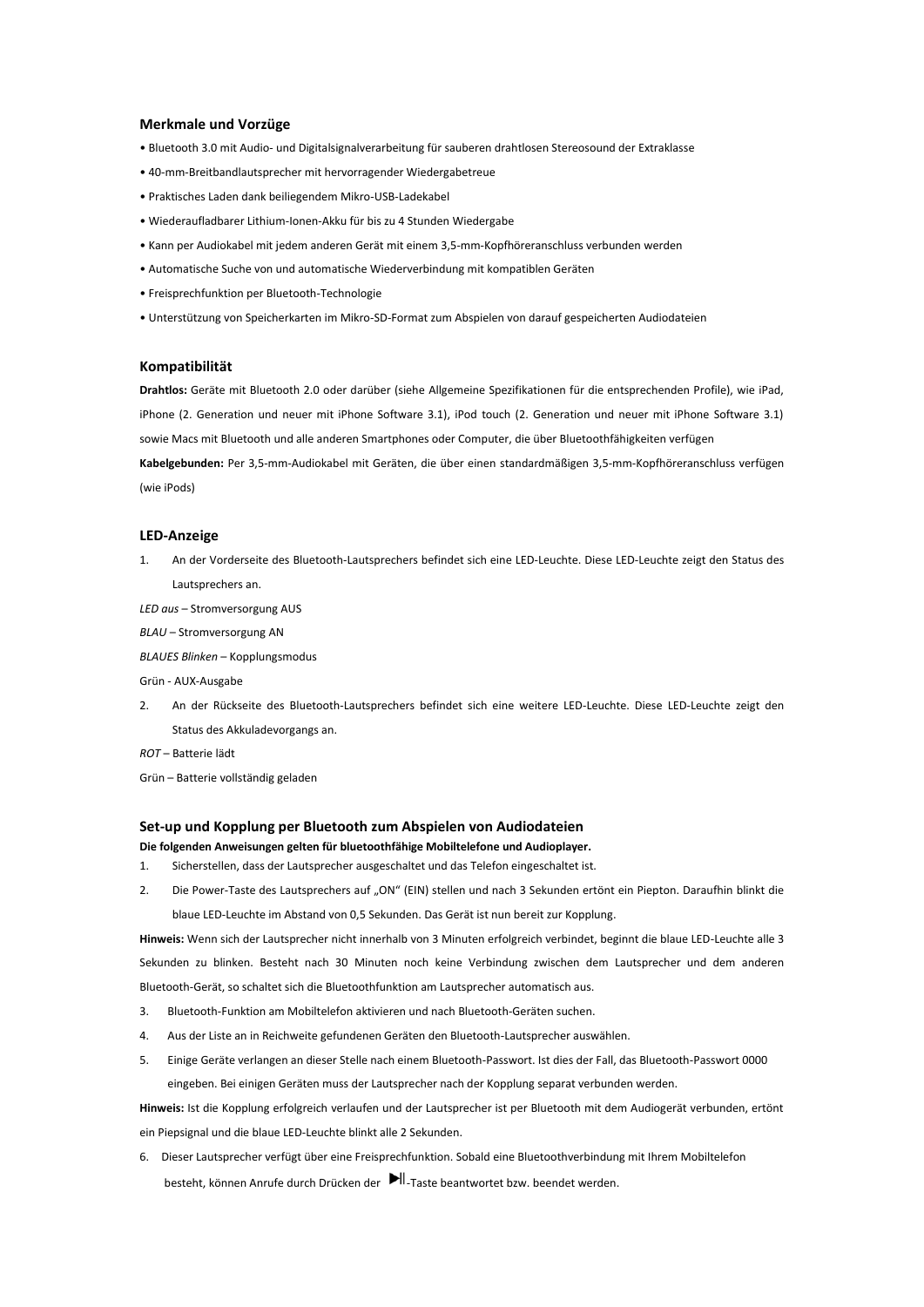#### **Mikro-SD-Modus zur Wiedergabe von Audiodateien**

Der Bluetooth Lautsprecher kann MP3-Dateien von einer Mikro-SD-Speicherkarte von insgesamt maximal 16 GB wiedergeben. Die Karte bitte in den dafür vorgesehenen Steckplatz stecken. Die Wiedergabe beginnt automatisch und die grüne LED-Leuchte beginnt zu blinken. Es sind die gleichen Einstellmöglichkeiten wie im Bluetoothmodus vorhanden.

#### **Wiederverbindung nach einer Trennung der Bluetoothverbindung**

Sollte die Verbindung zwischen Ihrem Gerät und dem Lautsprecher unterbrochen werden (beispielsweise durch Überschreiten der Reichweite oder Abschalten der Stromversorgung), sucht der Lautsprecher automatisch nach kompatiblen Geräten in Reichweite (Autosearch) und verbindet sich automatisch mit dem zuletzt verbundenen Gerät aus der Liste (Autoreconnect). Die Zeit für die Wiederverbindung beträgt 10 Sekunden – in dieser Zeit den Lautsprecher bitte nicht bedienen.

Möchten Sie den Bluetoothlautsprecher während einer bestehenden Kopplung trennen, drücken Sie die HI-Taste 3-4 Sekunden lang, bis die blaue LED-Leuchte alle 0,5 Sekunden blinkt und ein Piepsignal ertönt.

**Sprachaufforderung während der Trennung:** Kopplung besteht, auf Verbindung des Geräts warten.

#### **Steuerung der Wiedergabe während einer bestehenden Bluetoothverbindung:**

Lautstärke: Mithilfe der Lautstärkeregler oben auf dem Lautsprecher kann die Lautstärke durch langes Streichen der "V+"-Taste erhöht und der "V-"Taste gesenkt werden.

**Wiedergabe pausieren:** Die -Taste drücken, um die Wiedergabe anzuhalten. Erneut drücken, um die Wiedergabe wieder aufzunehmen.

Nächster/Vorheriger Titel: Durch kurzes Streichen der ▶I-Taste springt die Wiedergabe zum nächsten Titel und durch kurzes Streichen der  $\blacktriangleleft$ -Taste kehrt sie zum vorherigen Titel zurück.

# **Verbindung des Geräts per 3,5-mm-AUX-Anschluss**

Der Bluetooth-Lautsprecher kann zur Audiowiedergabe mit Geräten jeder Art verbunden werden, die über einen 3,5-mm-Kopfhöreranschluss verfügen. Dazu einfach ein 3,5-mm-Audiokabel mit dem Kopfhöreranschluss des entsprechenden Geräts verbinden. Das andere Ende des 3,5-mm-Audiokabels mit dem 3,5-mm-AUX-Anschluss an der Rückseite des Bluetooth-Lautsprechers verbinden und anschließend die Wiedergabe starten.

# **Während einer Verbindung per 3,5-mm-AUX-Anschluss:**

**Hinweis:** Die Pause-Funktion des Bluetooth-Lautsprechers kann nicht mit der Taste gesteuert werden, während dieser per 3,5-mm-AUX-Anschluss verbunden ist. Die grüne LED-Leuchte ist dabei üblicherweise an. Die Lautstärke kann wie gehabt eingestellt werden.

#### **Aufladen des Akkus**

Den Mikro-USB-Stecker des beiliegenden USB-Ladekabels mit dem Mikro-USB-Anschluss des Bluetooth Lautsprechers verbinden. Das andere Ende des Kabels mit dem USB-Anschluss Ihres Computers bzw. eines anderen für das Laden per USB geeigneten Geräts verbinden. Die LED-Leuchte beginnt rot zu leuchten. Ist der Akku vollständig geladen, leuchtet sie grün. Die Ladezeit bei erschöpftem Akku beträgt 4 Stunden – bei den ersten 3 Ladungen nach Erstinbetriebnahme empfiehlt sich jedoch eine Ladezeit von 12 Stunden.

# **R&TTE Richtlinie**

Dieses Produkt erfüllt die Anforderungen der Richtlinie 1999/5/EC.

Dieses Produkt ist für den privaten und gewerblichen Gebrauch in Deutschland, Österreich, Belgien, Dänemark, Finnland, Frankreich, Griechenland, Irland, Italien, Luxemburg, Bulgarien, Zypern, der Tschechischen Republik, Ungarn, den Niederlanden,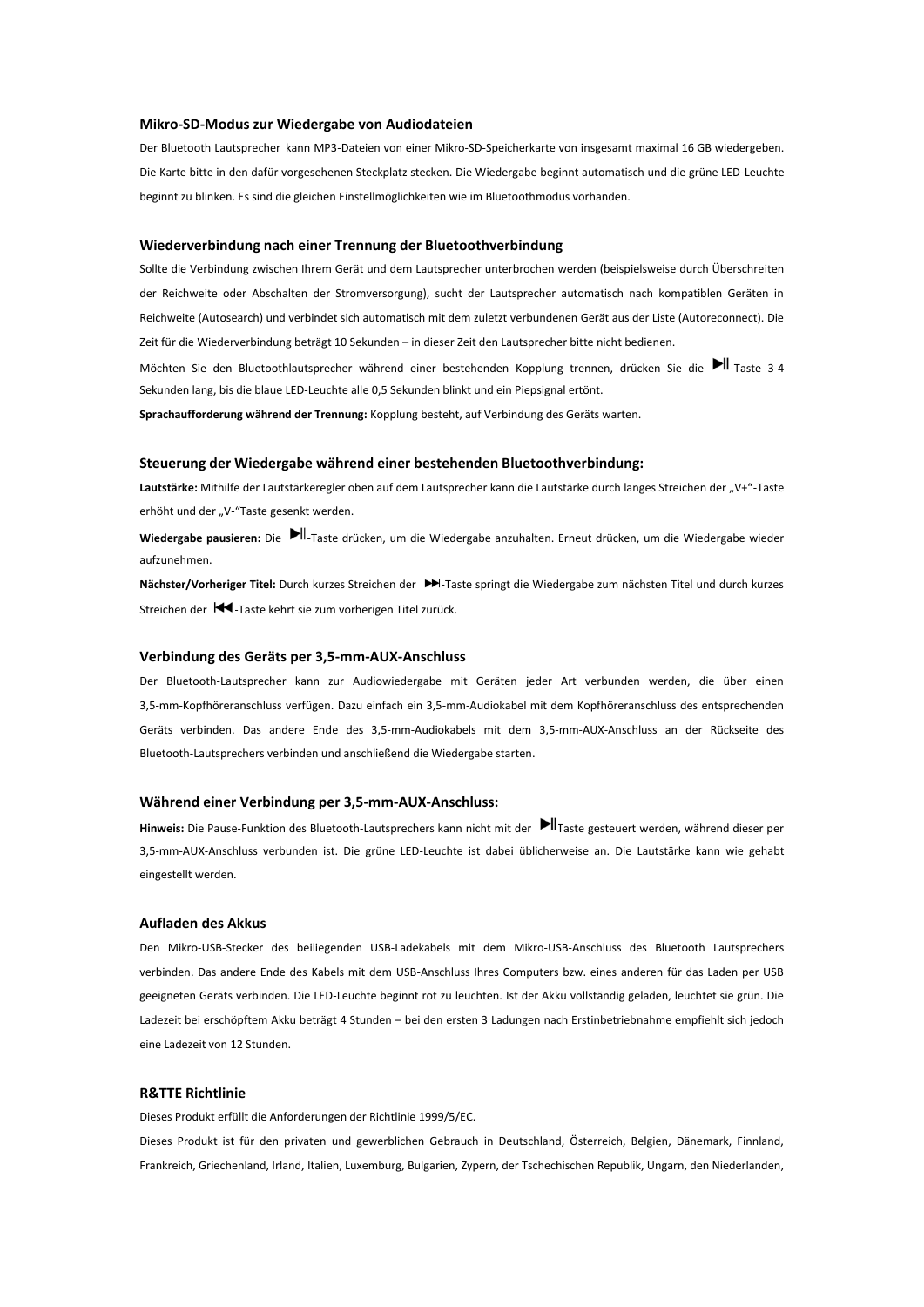Portugal, Spanien, Schweden und dem Vereinigten Königreich geeignet.

# **Hersteller**

CAPTIVA® GmbH Siemensstrasse 9 D-85221 Dachau / Germany Tel : ++49 (0) 8131 / 5695-0 Fax: ++49 (0) 8131 / 5695-500